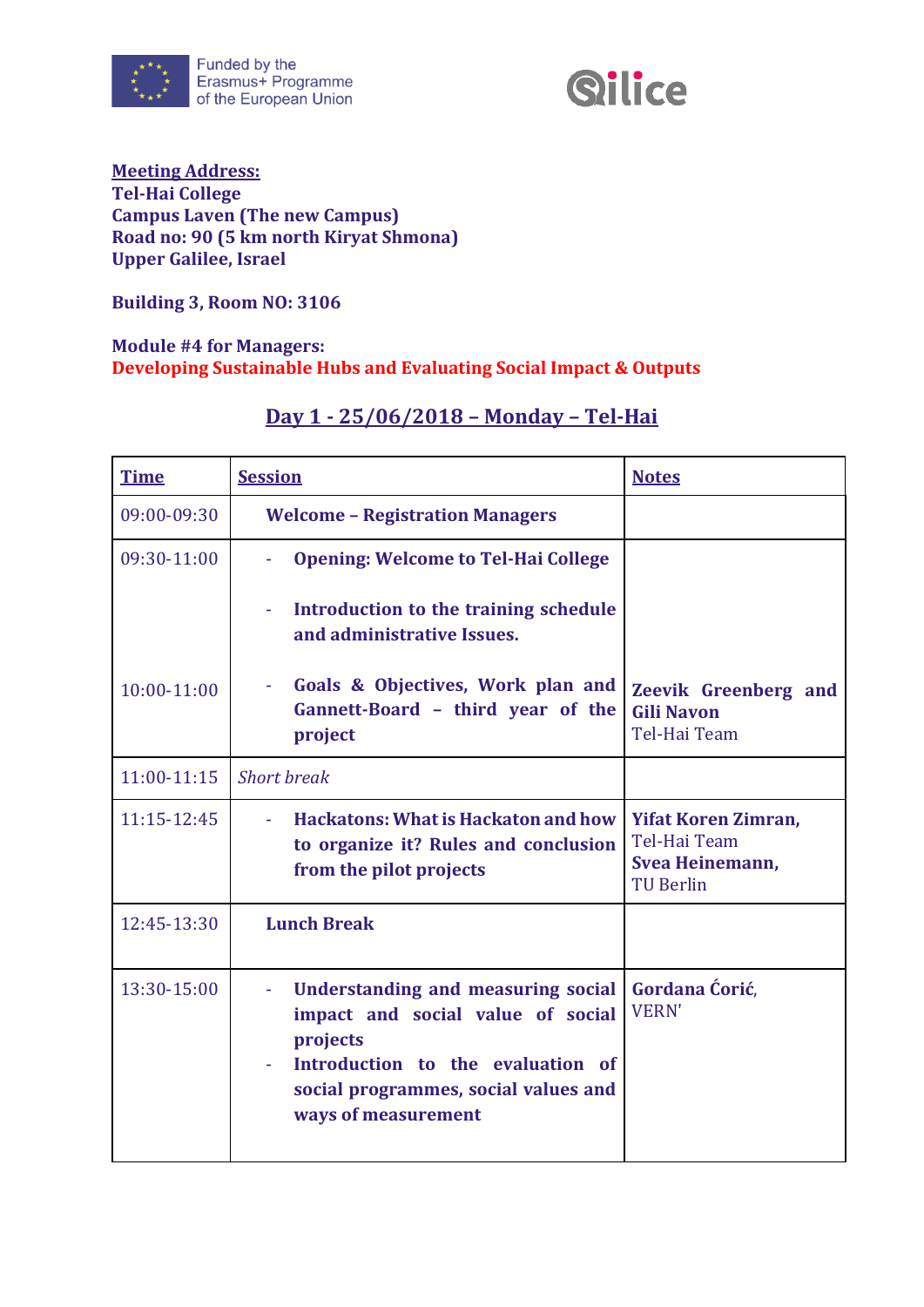|             | Funded by the<br>Erasmus+ Programme<br><b><i><u>Silice</u></i></b><br>of the European Union                                                                                                                                      |                                                                                                                         |  |
|-------------|----------------------------------------------------------------------------------------------------------------------------------------------------------------------------------------------------------------------------------|-------------------------------------------------------------------------------------------------------------------------|--|
| 15:00-15:15 | <b>Short break</b>                                                                                                                                                                                                               |                                                                                                                         |  |
| 15:15-16:30 | <b>Projects in Tel-hai: Foodtech Academy</b><br>laboratory + 'Hamama' Project for<br>advancement students with learning<br>disabilities<br>http://english.telhai.ac.il/content/support-center-<br>students-learning-disabilities | <b>Binyamin</b><br>$\boldsymbol{\alpha}$<br><b>Ofir</b><br><b>Margalit Harell</b><br><b>West Campus</b><br>Tel-Hai Team |  |
| 16:30-17:00 | Wrap-up                                                                                                                                                                                                                          | Gordana Ćorić,<br><b>VERN'</b>                                                                                          |  |

# **Day 2 - 26/06/2018 – Tuesday – Tel-Hai Together with the Teachers**

| <b>Time</b> | <b>Session</b>                                                                                                                                                                                      | <b>Notes</b>                                  |
|-------------|-----------------------------------------------------------------------------------------------------------------------------------------------------------------------------------------------------|-----------------------------------------------|
| 09:00-09:30 | <b>Registration Managers + Teachers</b>                                                                                                                                                             |                                               |
| 09:30-10:00 | <b>Greetings</b>                                                                                                                                                                                    | <b>Tel-Hai President</b>                      |
| 10:00-11:30 | <b>SinnoLAB'S Report on the progress</b><br>in establishing each SinnoLAB (business<br>model and action plans) each Manager<br>will deliver short presentation 4-7 slides<br>of SinnoLABs' Progress | Gordana<br>Moderator:<br>Ćorić, VERN'         |
| 11:30-11:45 | <b>Short Break</b>                                                                                                                                                                                  |                                               |
| 11:45-13:00 | SinnoLAB's Report on the progress in<br>establishing each SinnoLAB - business<br>model and action plans (continued)                                                                                 | Gordana<br>Moderator:<br>Ćorić, VERN'         |
| 13:00-14:00 | Lunch                                                                                                                                                                                               |                                               |
| 14:00-15:30 | <b>Financing SinnoLAB activities</b><br>financing or assisting in providing social<br>financing for the clients-entrepreneurs                                                                       | <b>Miguel Amaral,</b><br>Tecnico Lisboa (TBC) |
| 15:30-15:45 | <b>Short Break</b>                                                                                                                                                                                  |                                               |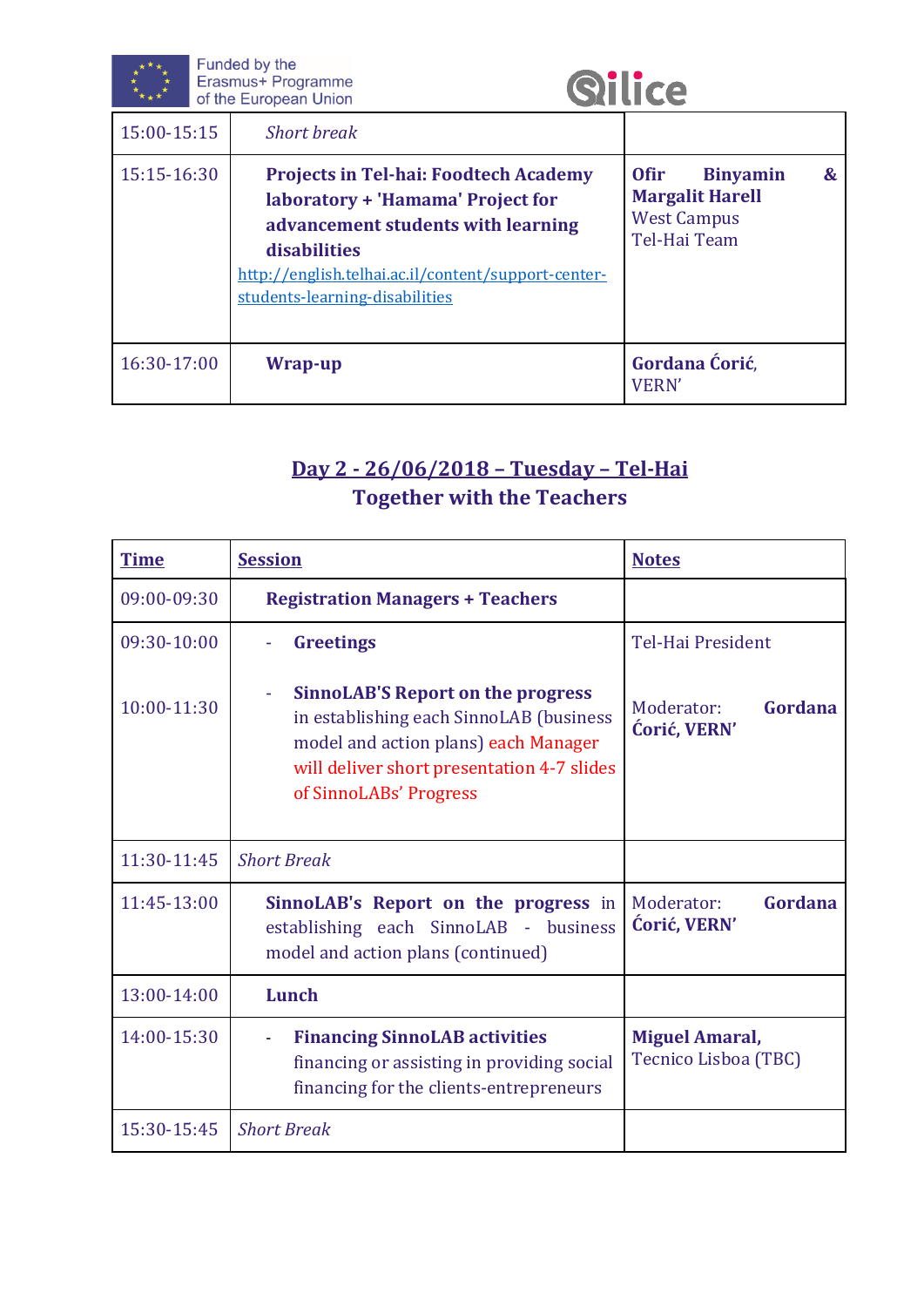



| 15:45-17:00 | <b>Elevator pitch</b> and the pending parts<br>on influencing, negotiating and decision-<br>making training session                         | <b>Iva Biondic,</b><br><b>VERN'</b> |
|-------------|---------------------------------------------------------------------------------------------------------------------------------------------|-------------------------------------|
| 19:30-22:00 | Dinner at "Adama" in Kibbutz Snir<br>https://www.facebook.com/adamaltd.co.il<br>Registration to Transportation in the<br>registration table |                                     |

## **Day 3 - 27/06/2018 – Wednesday – Sakhnin**

**Manual Meeting for all the Managers and Teachers** at Sakhnin College

| <b>Time</b> | <b>Session</b>                                                                                                                            | <b>Notes</b>                                                                  |
|-------------|-------------------------------------------------------------------------------------------------------------------------------------------|-------------------------------------------------------------------------------|
| 08:30-10:00 | By transportation from Tel-Hai to Sakhnin                                                                                                 |                                                                               |
| 10:00-11:00 | <b>Manual Meeting Opening Presentation:</b><br><b>Cooperation between Business and</b><br><b>Academic Projects in Sakhnin area</b>        | <b>Yasser</b><br>Awaad<br>$\boldsymbol{\alpha}$<br><b>Sakhnin Team</b>        |
| 11:00-11:15 | <b>Short Break</b>                                                                                                                        |                                                                               |
| 11:15-12:15 | <b>Introduction for SinnoLAB teachers</b><br>& managers: Creating working<br>relationships and partnerships - How to<br>work together?    | Gordana Ćorić,<br><b>VERN'</b>                                                |
| 12:15-12:30 | <b>Short Break</b>                                                                                                                        |                                                                               |
| 12:30-14:00 | <b>Introduction to project evaluation</b><br>÷,<br><b>How to Manage Project Business Plan</b><br>÷,                                       | Ana Carvalho,<br>Tecnico Lisboa (TBC)                                         |
| 14:00-14:45 | Lunch                                                                                                                                     |                                                                               |
| 14:45-16:30 | <b>Beit-Netoffa Vally Regional</b><br>÷,<br><b>Association for the Environment and</b><br><b>Ecological</b><br>taeq.org/index.php?lang=he | <b>Yasser</b><br><b>Awaad</b><br>$\boldsymbol{\alpha}$<br><b>Sakhnin Team</b> |
| 16:30-19:00 | <b>Tachers and Managers Workshope:</b><br><b>Build and Manage Project Budget</b><br><b>How to work with Students</b>                      | <b>Yasser</b><br><b>Awaad</b><br>$\boldsymbol{\&}$<br><b>Sakhnin Team</b>     |